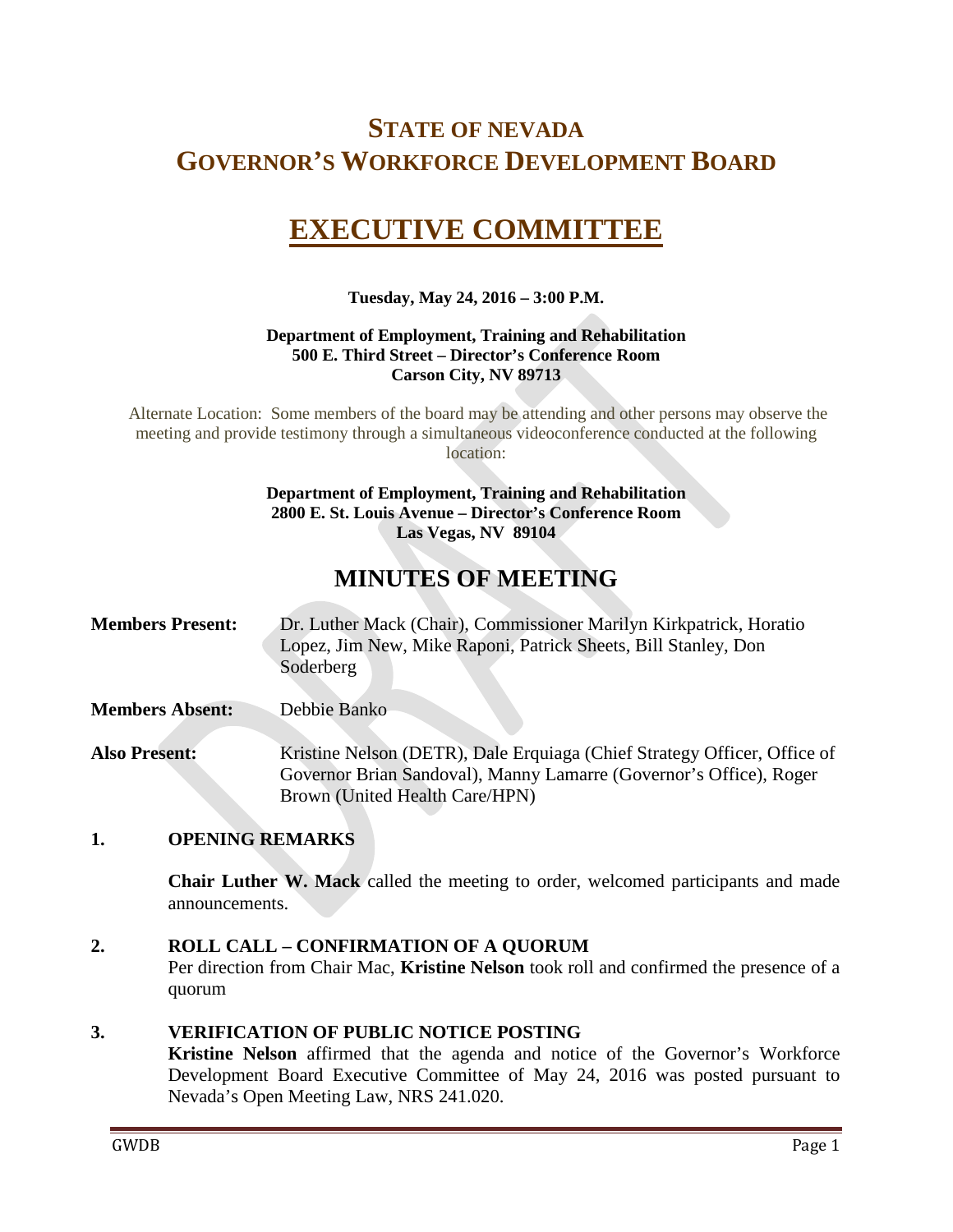#### **4. FIRST PUBLIC COMMENT(S) NOTICE**

**Chair Mack** read the notice into the record as follows: "Members of the public are invited to comment at this time; however, no action may be taken on any matters during public comment until the matter itself has been included on an agenda as an item for possible action. At my discretion, in the interest of time, public comments will be limited to three minutes per person."

**Chair Mack** invited comments from Carson City, Las Vegas or via telephone.

**Patrick Sheets** introduced his close friend and associate in the United States Air Force, Roger Brown, who wanted to make a public comment.

**Roger Brown** thanked the Chair and explained that he is the Vice President for Business Development for United Health Care (Community/State) for Nevada, better known as Health Plan of Nevada (HPN), who has taken great interest in jobs, as well as other social determinates, such as housing, transportation, and food, as they impact their costs in the health care system.

He went on to state that HPN has various initiatives he would like to explain more fully at a future date, to make committee members aware and ensure that their efforts are "in concert" with the state's efforts. He cited two initiatives, 1) *My Community Connect*, which uses data analytics to target specific members as the right candidates for employment, enabling them to leave the Medicaid system, and 2) *Project Search* (targeted to support the intellectually/developmentally disabled population) to find the right programs for employment.

## **5. \*FOR ACTION – GWDB Executive Committee – Approval of April 12, 2016 Minutes**

**Marilyn Kirkpatrick raised a motion to approve the April 12, 2016 Minutes and Mike Raponi seconded her motion. Motion carried.**

## **6. INFORMATION/DISCUSSION – Learn and Earn Advanced Career Pathway (LEAP)**

**Corey Hunt,** Northern Regional Director, Governor's Office of Economic Development (GOED) greeted the committee members and asked for Dale Erquiaga to provide his comments on this item.

**Dale Erquiaga** reminded the committee members about his previous comments on the number of players involved in workforce development between the Governor's Workforce Development Board, the Department of Employment, Training and Rehabilitation, and the new Office of Workforce Innovation (OWINN), but added that a great deal of work to date in Governor's Sandoval's administration has also taken place at GOED.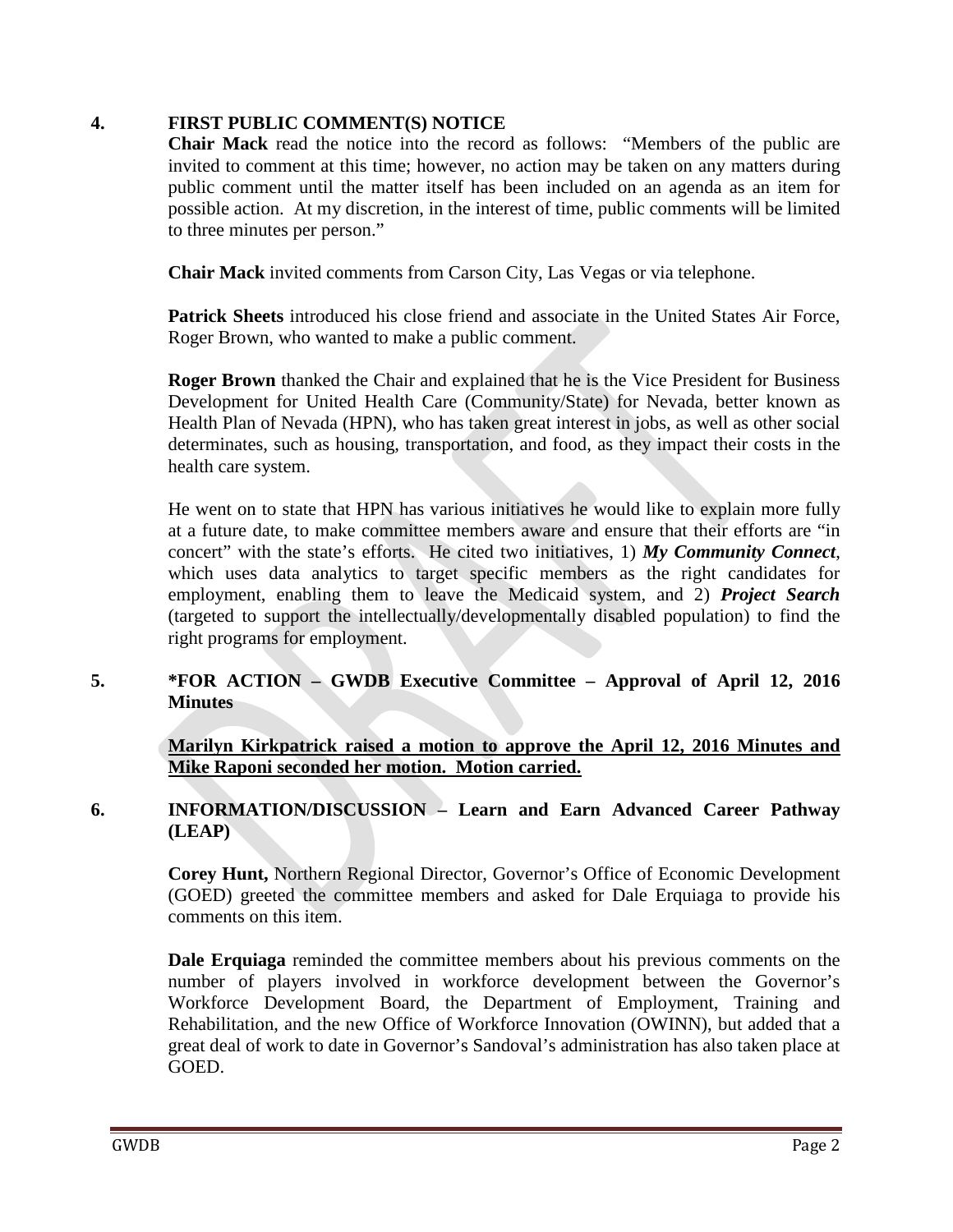Their constant desire is to align workforce development initiatives with the Governor's economic development strategic plan laid out by Mr.(Steve) Hill and Mr. Hunt's office. One of the component pieces they have been working on is the *Learn and Earn Advanced Career Pathway* (LEAP). He added that their goal is to incorporate all the players in workforce development into the framework that Corey Hunt and Karsten Heise will be presenting.

**Corey Hunt** explained that Karsten Heise, the Director of Technology Development for GOED, contributed greatly to the LEAP framework which brings together industry, job seekers, students, K-12 and higher education institutions to give a better understanding of the needs for standards for the right skills/training/education/certifications, and will ensure a "technically skilled workforce."

By way of a PowerPoint presentation, Mr. Hunt highlighted GOED's innovation based economic development (IBED) approach that addresses Nevada's most imminent workforce needs.

**Karsten Heise** went on to mention that the manufacturing part of the framework was developed in conjunction with GOED and manufacturing industry partners in 2014. In a record time, the high school CTE standards and state catalog were completed, and credentials/certifications had been integrated. To indicate how involved manufacturers were in this program, they recently completed a series of reviews, and after scrutinizing/identifying gaps, endorsed the program.

To meet future global trends that will impact Nevada, GOED created three LEAP frameworks:

- LEAP Manufacturing Framework (Advanced Manufacturing Technician)
- LEAP Life Sciences
- LEAP Information Communication Technology (ICT) (Artificial Intelligence, Machine Learning, Cybersecurity)

Mr. Heise explained the European based (mainly German) vocational training principles, blending classroom and on-the-job training, articulates curriculum to allow a no gap transition from high school through university.

**Mr. Erguiaga** commented that what is not seen in this structure is local workforce provided programs or non-profit provided programs. He also mentioned that as so many Nevadans face some barrier (long term unemployment, disconnected youth, for example) and individuals are re-entering workforce training at a different ramp, and this is the framework they think that WIOA, the local boards and DETR will be addressing in the coming months.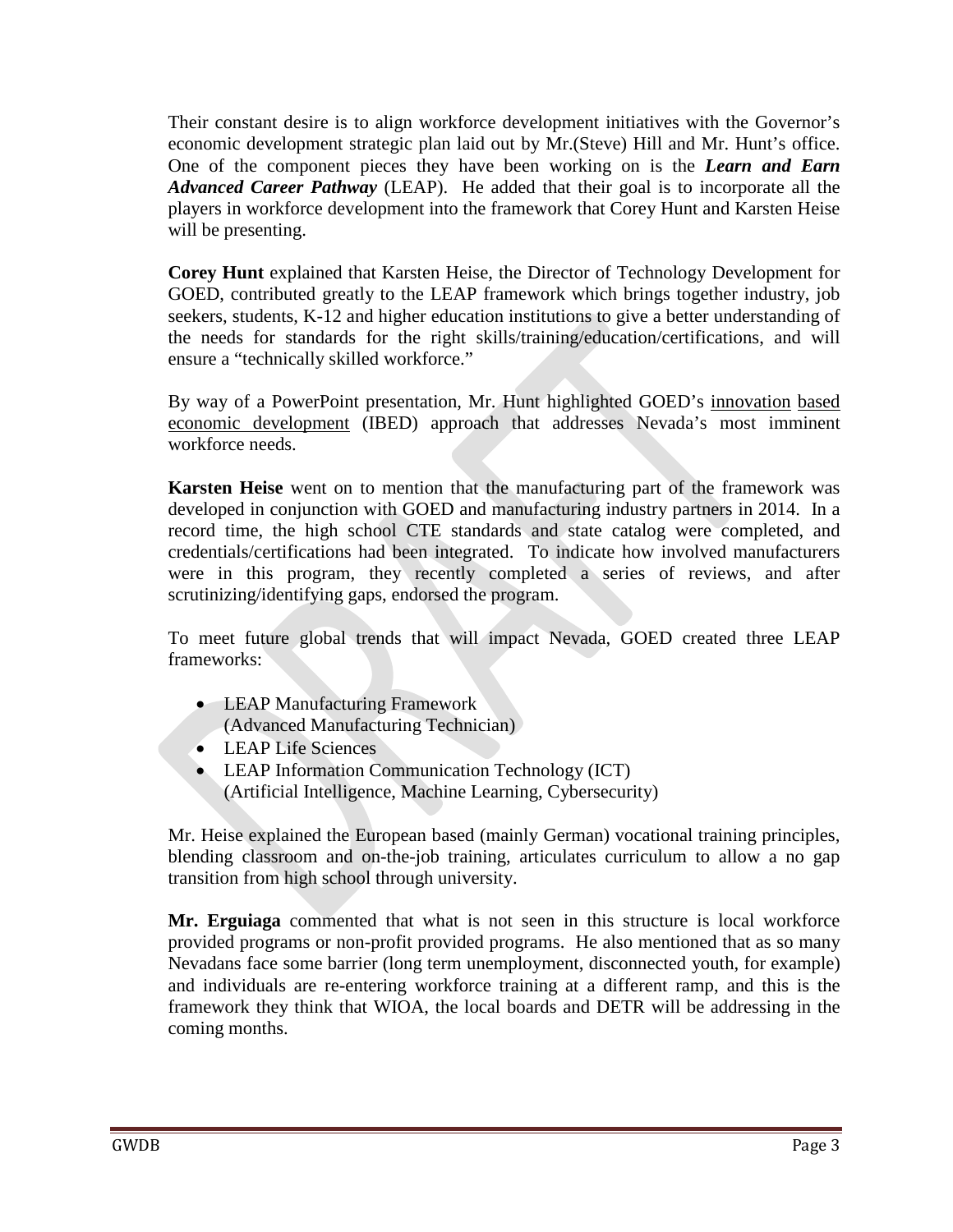**Marilyn Kirkpatrick** questioned the value of the U.S. Chamber certification to industry, and she stressed that current high school students should be in some sort of certificated CTE program before graduating. She added that this started as a pilot program in Carson City and Truckee Meadows Community College (TMCC), and as she understood these classes were overfilled, asked if they anticipated the demand.

**Mike Raponi** responded that there is one manufacturing program (MT 1 certification level) at Western Nevada College and Sparks High School, and Reno has one active program. In addition, Carson High School in Carson City will implement a program in the fall and two high schools in Las Vegas are making plans to start the program in the fall as well. TMCC has a different program than Western Nevada College, but is fully articulated to this pathway model.

**Jim New** commented that TMCC has had great success with this program. Of the 200 students enrolled, several students were hired before they completed the program, and the job market *is* available for all who enter the program. He agreed that the model does not recognize workforce programs, which is the next logical step, and stated that robust onthe-job training or apprenticeship programs should also be validated as a ramp onto the LEAP model. He suggested this may be a way the sector councils can be of assistance.

**Dale Erquiaga** agreed that they would like the industry sector councils to play a role in validating the truth behind a pathway, and give credit for life experiences, so they are in discussion with the vice-chancellor of public affairs around their current policies for prior learning assessments.

**Horatio Lopez** asked how success is measured, for example, of the 200 students enrolled in the program, how many were successful in gaining employment or went elsewhere for additional education. Mr. Erquiaga responded that this is an appropriate question, and as many performance/benchmarks measures are currently used. In working to unify the authorizers, they also want to unify the measurements, looking at not only obtaining the credential, but gaining employment and wage gain. Mr. Lopez asked about the role the (WIOA) Performance Accountability Workgroup plays.

**Dennis Perea** explained that the Performance and Accountability Workgroups were established to bring non-traditional performance measurements to the Governor's Workforce Development Board for their consideration, as the federal performance measures are inadequate to tell the whole story, and there is a plan to have the Office of Workforce Innovation (OWINN) use more non-traditional measures to help tell the performance story.

He also mentioned that the State Longitudinal Data System (SAWS), the NPWR system, will allow them to really see how programs across K-12, NSHE transfer down into the labor market and reflect wage gain.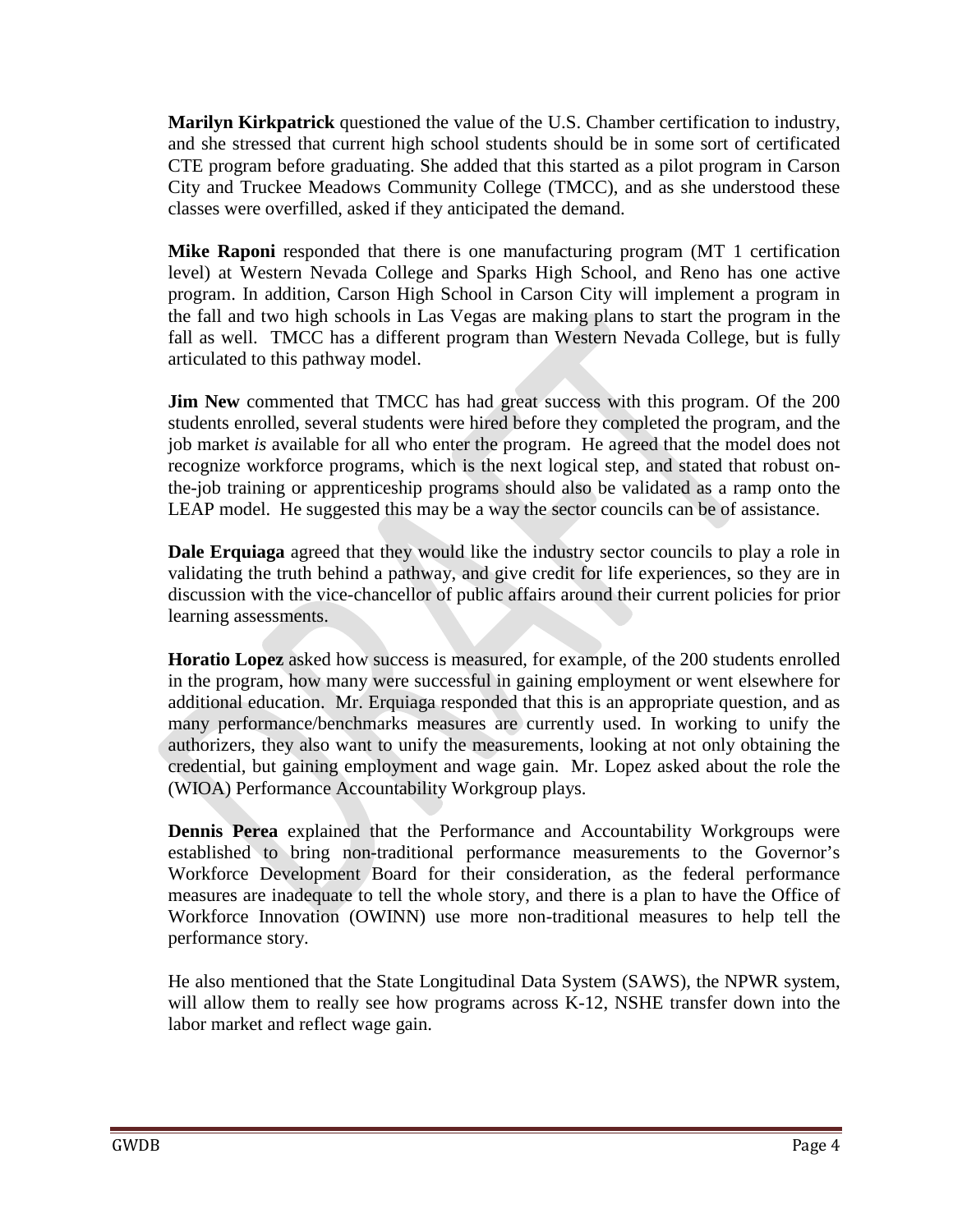**Bill Stanley** commented that this manufacturing framework chart is what they push in their apprenticeship programs, and many are still unemployed, and he is concerned that new apprenticeship programs are established using DETR dollars, when programs are already available.

**Dale Erquiaga** reiterated that his job is design a cohesive workforce development system, and Mr. Stanley raised a prime example of the *lack* of that cohesive system. While some of the apprenticeship programs are funded by DETR dollars, others are not, and it is the realm of the Office of the Labor Commission, rather than this board. He wants to introduce a common framework and language (for career pathways), recognizable to all, and added that he welcomed their feedback as they work toward a goal of system cohesiveness.

**Don Soderberg** commented that it was fortunate that Ardell Galbreth and Jaime Cruz were both present as they discuss career pathways, such as the high school CTE (government funded). He referenced Mr. Erquiaga's earlier comment about *at-risk youths,* and added that the local workforce boards are the organizations designed to work most with these individuals.

He also noted that CTE academies are phenomenal, but are highly competitive and once a student is accepted, will probably do very well and added that they, as the workforce team, should find a way to help the students who were not accepted or have contemplated not applying to take advantage of the program.

After commending the LEAP framework, he drew their attention to some key cogs: 1) who is admitted/what they are getting, 2) the need for school credits to be transferable, and 3) the need for employers to embrace this framework (sponsorship).

**Marilyn Kirkpatrick** questioned how they could best help the underemployed develop skills, and **Karsten Heise** reminded members of the review/scrutiny of the LEAP framework conducted with northern Nevada manufacturers of the high school/community college components/certifications, who after much straightforward feedback, endorsed the program. He also noted that even nationally recognized certifications may not mean much to the employer. While they seek to include certifications/stackable credentials, as Mr. Hunt had mentioned, this framework stresses *standards*. Wherever a student exits this framework with a qualification, the employer understands exactly what skill level/job description the qualification corresponds, and this is how they should proceed with other career pathways that are developed.

**Mike Raponi** supported some of Mr. Heise's comments, and noted that there were over 60 years of experience within the manufacturing standards writing team. In addition, he mentioned that before taking the standards to the Department of Education they had received the approval/endorsement of the GWDB Manufacturing Industry Sector Council. He also commended Mr. Erquiaga's efforts in developing a career pathway framework, and encouraged them to develop a parallel career pathway in manufacturing at the community college level.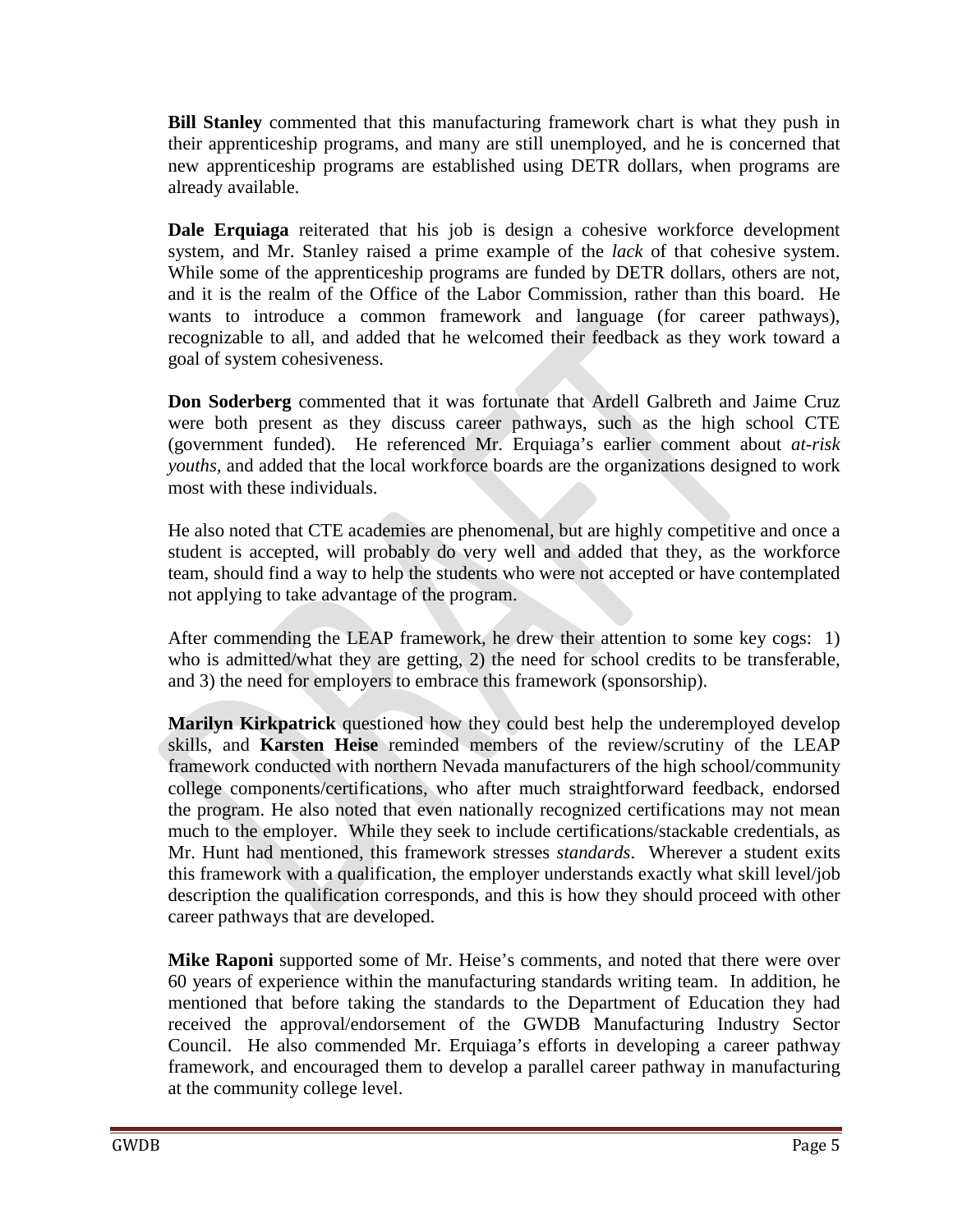**Marilyn Kirkpatrick** stated that she also supports the program, but would like additional information in order to share it more effectively with others. She also asked if the standards for manufacturing vary by regions.

**Jim New** stated that the advanced manufacturing degree at TMCC is flexible to allow for variations in the industry, and there are common/basic skills set established in the manufacturing program they put together in LEAP.

**Corey Hunt** commented that they can modify or add to the LEAP framework to meet the needs of a specific company, citing Faraday Future as an example, to give a better understanding of what the standards mean to job seekers *and* employers. Lastly, he mentioned that they are working to have skills/standards incorporated into job postings, as a measure of 'real world' success for them, in order to have companies agree/identify with job descriptions to help determine the skills individuals already have/what they need to help them get on a pathway to success.

Discussion ensued amongst committee members about the various employability skills assessments, and **Ardell Galbreth** briefly explained the services that Workforce Connections provide in helping assess skills for job seekers. In the interest of time, **Chair Mack** moved to the next agenda item.

## **7. \*FOR POSSIBLE ACTION/DISCUSSION – Possible Adoption of Career Pathways definition**

**Dale Erquiaga** commented that many use the term "career pathways" in a slightly different manner and for their planning purposes, he would like to create common vocabulary *among the whole workforce development system* covering all the authorizers and all component parts. He asked for their consideration of a definition draft he presented.

**It was moved by Jim New to adopt the Career Pathways definition with the term "foundational" changed to "historic" (third bullet-point) and was seconded by Mike Raponi. Motion carried**

## **8. \*FOR POSSIBLE ACTION/DISCUSSION – Discussion of Industry Sector Councils and those industries the Governor's Workforce Development Board should consider in establishing additional councils.**

**Dale Erquiaga** reminded members that the GWDB establishes the sector councils, and should they choose to add a sector council to represent another industry, they can make recommendation to the board and at a staff level they would work to provide members for that sector council. Two ideas for a sector council that were mentioned previously were construction and retail services. He asked for their comments about the appropriateness of one or both of these industries being represented by sector councils.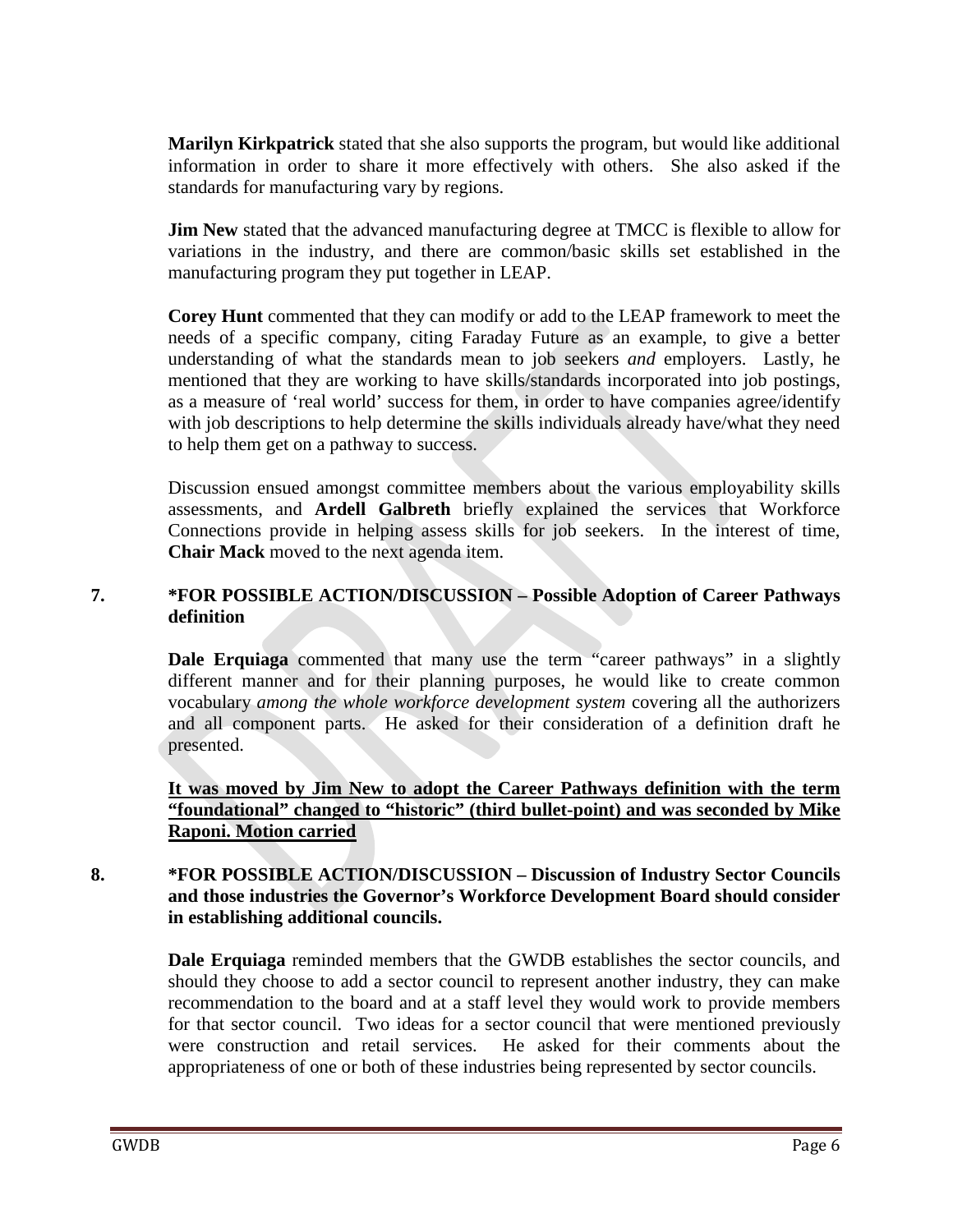**Don Soderberg** briefly shared an evolution of the sector councils, which was very theoretical. He stated that when he first arrived at DETR, he was told of certain problems that needed to be fixed, but he was unaware that some of councils had formed subcommittees. The meetings may not have included a discussion of workforce, many did not meet a quorum, but all of the meetings had to be managed by DETR (which is not a function of DETR).

In addition, Mr. Soderberg indicated that someone within DETR once told the councils that they all needed to have pilot projects, which would be funded with Career Enhancement dollars. If the project was successful, the sector council was to refer the project to the local workforce boards (he was unaware if any pilot reached this level). If DETR did not fund these pilots after the first year, problems ensued, and he had numerous complaints.

He stated that many of these projects were amazingly ill-focused and self-serving. With one exception, he did not know if anybody got trained to get a job they wouldn't have gotten anyway. In one instance, money was spent to hire a consultant to help DETR with one of their projects, and even dedicated an employee to try to convince other employers to start using a certain type of testing, with horrible results. Much public money was wasted that could have been used to train people to enhance their careers, which was the purpose intended by the legislature for those funds.

In a more recent instance, a sector council proposed that DETR train their own employees, so they could promote them. Mr. Soderberg approved the project, with a caveat that all those in the project would have to come from Nevada JobConnect (ensuring that all unemployed people were given the opportunity). While he noted that this did work out, the project would have required perpetual funding from DETR, and did not create a model to help people enhance their careers.

He went on to state that sector councils should *not* exist so that people can represent their industries in order to get help from the public workforce program. The Governor issued an Executive Order (paragraph three), which founded this body (Executive Committee) and made huge changes to how the sector councils operate. The concept is really now to meet twice a year to receive/weigh-in on economic information.

As he was recently told by one of the sector council chairs (one with multiple subcommittees), all they wanted now was a *reality check,* with which he agreed.With these comments being said, Mr. Soderberg added that DETR would advocate fewer sector councils rather than more.

Mr. Soderberg stated that Dale Erquiaga had mentioned to him that the concept is that these sector councils should function similar to the economic forum, taking information derived from various sources, and testing it (with economic information from Research and Analysis Bureau, GOED's economists and other sources), to see where they think job demand is today and project where will it be in the future, while other types of things (such as spending public funds) have been taken away.